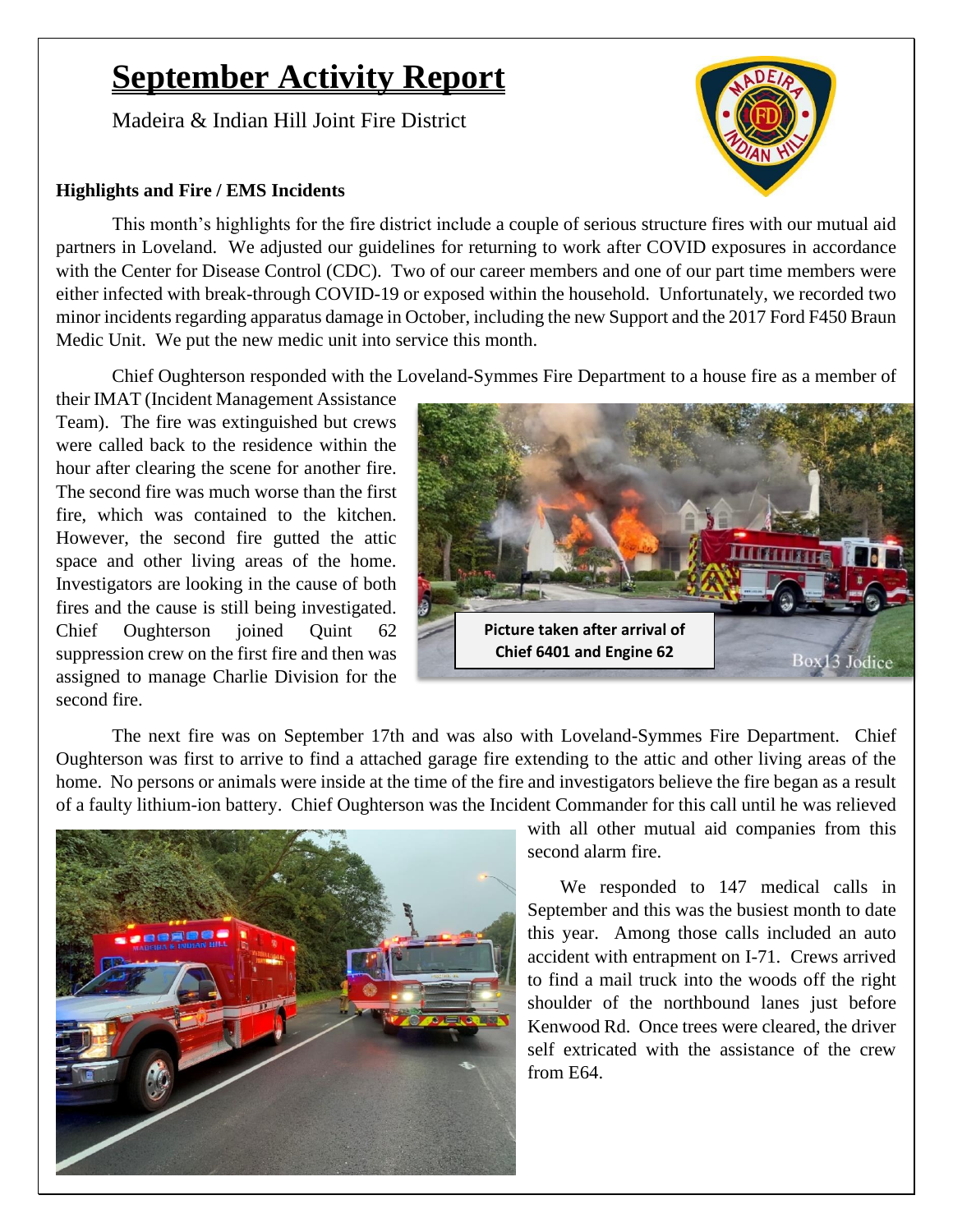**Apparatus Damage**: We had three minor traffic incidents involving the 2021 Ford F450 Support 65 and the 2017 Ford F450 Braun Medic unit. The three incidents resulted in minor damage to both units, repairs were made without filing a claim to our insurance company. One incident involved another vehicle, a Duke Energy truck. Details of the repairs are highlighted in Apparatus Maintenance below.

The first incident occurred on September  $15<sup>th</sup>$ , during a patient transport from a mutual aid EMS call in Milford. The operator stated that while negotiating a right turn on Mill St, he struck the curb when he turned too sharply to avoid a vehicle in another lane. Damaged to the passenger side wheel, tire, and rub rail occurred as a result. The damage to the outside curbside tire forced us to purchase four new tires because you can't just replace one tire on a dually. The operator was given a verbal reprimand and more training will occur to prevent similar occurrences.

The second incident occurred on September 22<sup>nd</sup>, also with the 2017 Ford F450 Braun Medic unit. The operator was traveling east on Cunningham to fuel the unit after an EMS detail and struck the driver's side mirror with a Duke Energy vehicle traveling in the opposite direction. Damage to both vehicles occurred to the driver's side mirrors. The roadway is narrow in this location, just 1" wider than the medic unit. However, the operator recognizes that many of our roads are narrow and he should take more care to provide enough room for large vehicles to pass. Indian Hill Rangers were called to this traffic incident, a report was taken but no driver was cited in the incident due to roadway width and the inability to prove which large vehicle was not in their lane. The operator was given a verbal reprimand and more training will occur to prevent similar occurrences.

The third incident occurred on September 28<sup>th</sup> with the 2021 Ford F450 CET Support unit. The operator was backing the unit into a gravel driveway to turn around while performing hydrant maintenance. The operator struck a tree on the driver's side rear corner of the unit that resulted in minor damage to the drip rails on the driver's side and rear of the vehicle. The operator was given a verbal reprimand and more training will occur to prevent similar occurrences.

All three of these incidents were minor, nobody was injured, but the department had to incur the costs to repair the apparatus and there was downtime associated with the incidents. All three driver's are inexperienced drivers but have passed the VFIS classes required to drive our apparatus. As a result of theses incidents, the training division has moved maneuverability training into the schedule immediately and we will also form a Safety Committee to review all JFD accidents and injuries involving our personnel. Currently, the procedure requires the Safety Officer and Supervisor to review the incident and recommend actions to prevent recurrence and provide comments. We will strengthen this procedure as a quality assurance team from members of each shift. They will be tasked with regular meetings, provide safe practice recommendations, get buy-in from their co-workers to promote safety.

**Special Events:** Personnel fulfilled their promise to *Never Forget* as we attended two services to remember civilians and Fire / EMS / Law Enforcement Personnel who were killed on September 11, 2001. Unit 2 personnel attended a small service at Milford Community Fire Department in the morning and also attended a parade and service in Loveland that evening. Chief and his wife were also present. Both events were well attended.

We held our second annual Family Picnic at Grand Valley for our employees and their families. We had a bright and warm Sunday afternoon to enjoy the great outdoors with our families.

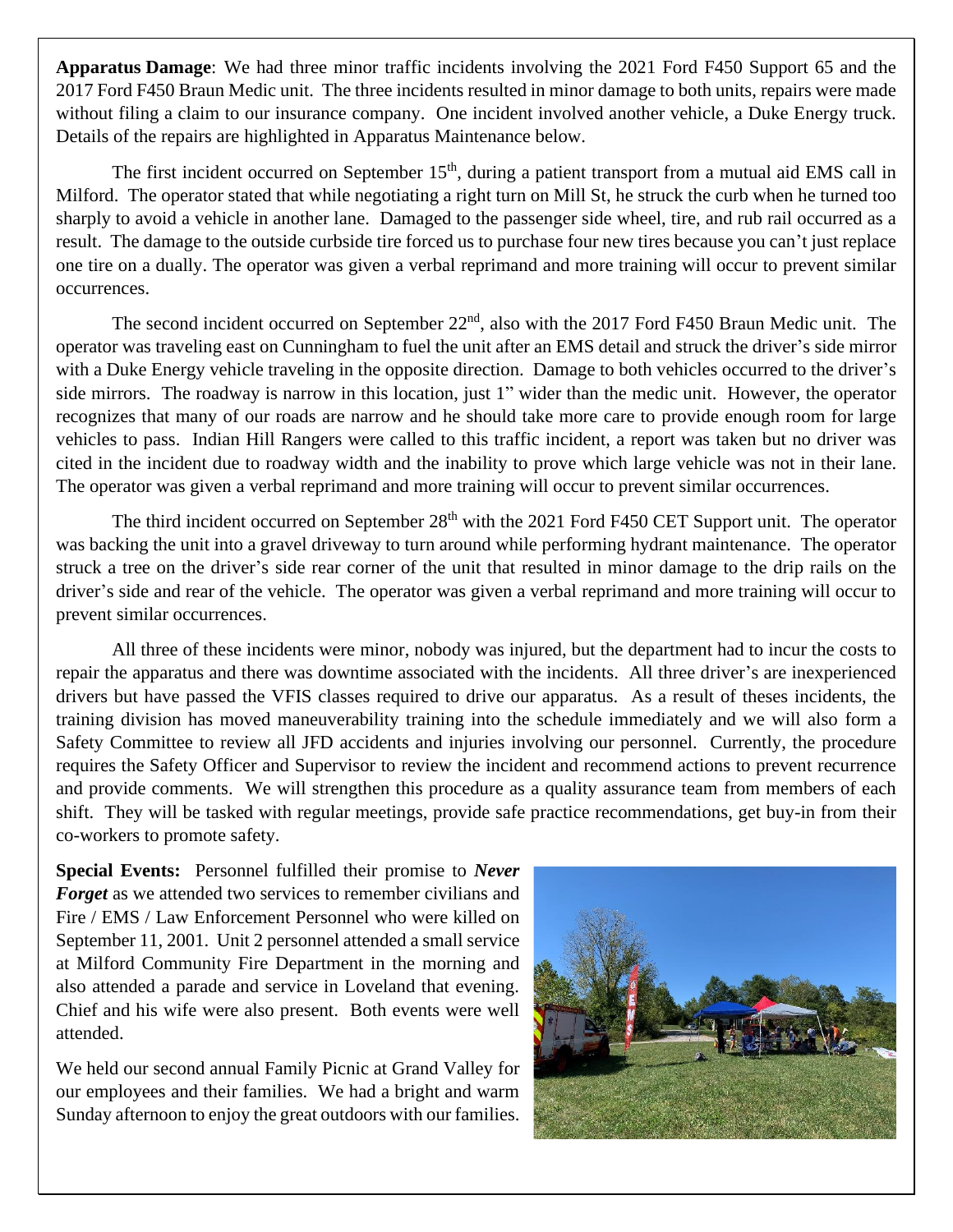**Facilities Update:** We continue to have issues with the series of borrowed lawn mowers at Station 64. Chief is looking into buying a used mower to replace the mower we are borrowing from FF Brahm.

**Maintenance:** Our current RFM (Request For Maintenance) items that were addressed in September include the following:

- Quint 65: Replaced turbo, EGR valve, vacuum hose and cleared codes at Clarke Diesel
- Ordered drip rails for 2021 Ford F450 CET: Awaiting delivery / invoice.
- Replaced right outside aluminum wheel, 4 rear tires, and rub rail
	- o Tires: Herrington Tire Service \$1,784.82
	- o Outside rear wheel: Castrucci Ford \$885.13
	- o Rub Rail: Penn Care \$254.11
- Replaced driver's side mirror: Castrucci Ford \$746.31



**Training:** We trained with our mutual aid partners in Milford and Montgomery to highlight our training efforts for September. The Milford training occurred at here at the Indian Hill Station. The focus of the training was to coordinate relay pumping and familiarize both crews with the unique adapters and fittings needed to work together to pump water between our pumpers. While this sounds simple enough, it could cause problems on the scene of a fire if you don't familiarize ourselves with pumping together. For example, Milford uses a double tail of three-inch supply hose and we use LDH or Large Diameter Hose (five inch) for connections between the hydrant and the pumper.

Unit 1 crews expanded upon that training to include Montgomery later in the month. Both crews worked together on apparatus familiarization and relay pumping. Unfortunately, unbeknownst to the crews, they broke a water main due to the large amount of water moving in a dead-end system. That system is located in the new construction area of the Meadows of Peterloon where the village is working to improve the system currently by increasing the main size providing water to the northern section of Indian Hill.

Two more new part time employees we hired from the most recent Scarlet Oaks Fire Academy completed their three days of orientation and started working their respective shifts. Career FF / Paramedic Alex Stubbs completed his 40 hours of Pump Operator Training given by Scarlet Oaks. He is now working through our pump operator packet and will be a certified operator soon.

The Leadership Academy has begun for two more career personnel, Lt. Brandon Linne and Lt. Kevin Scheuerman. The two officers have begun the year long program which is completed after a group project. Capt. John Lynch is also attending the Leadership Academy to serve as their Mentor. This is the second time he has been a mentor for this program. There were only two spots available this year, but I intend on sending people through each year as this is a unique opportunity to learn how to be an effective leader at the company level for the fire service.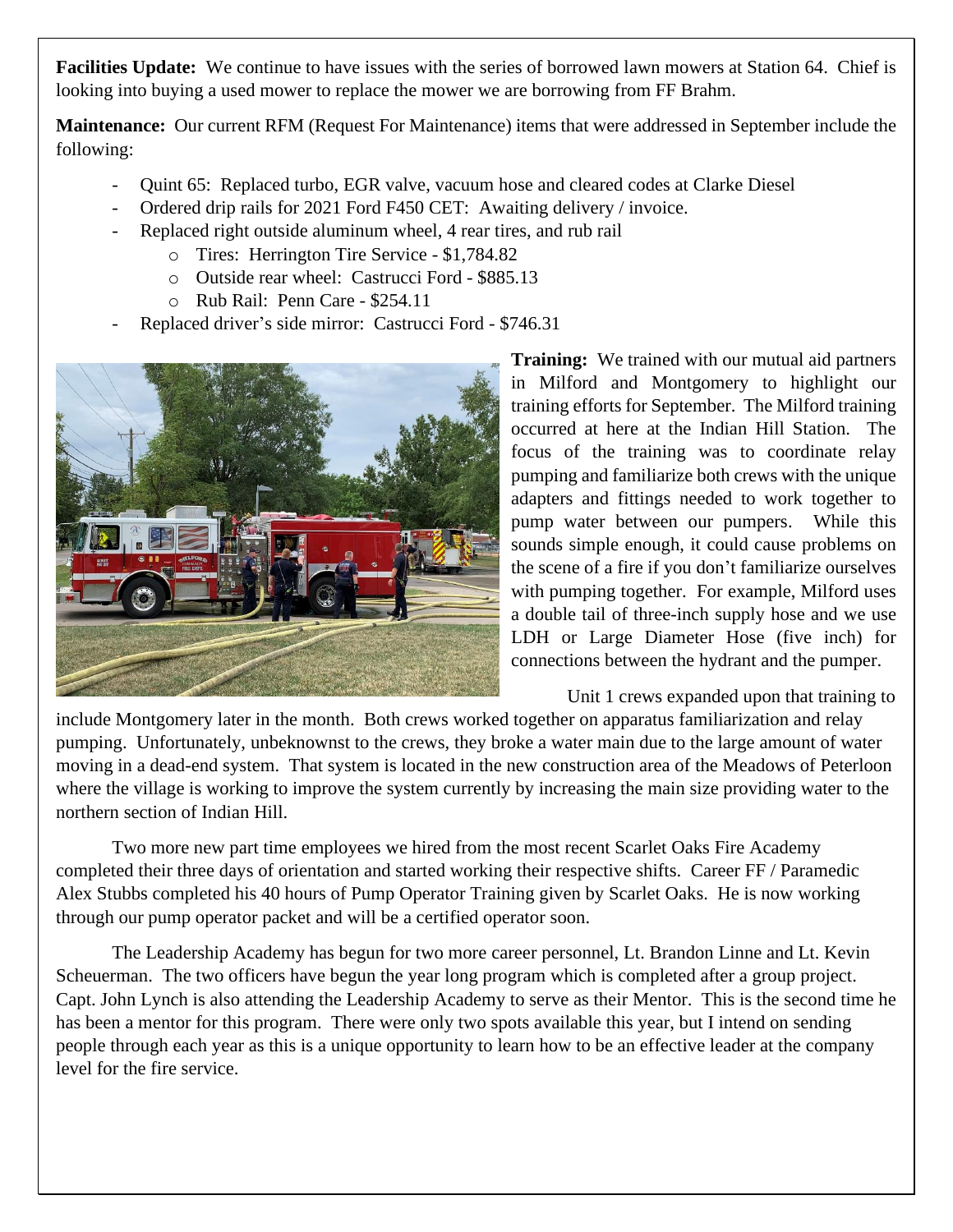#### **Personnel:**

September Average Daily Staffing was 7.6 personnel. Relief and Overtime were recorded as 179 and 89.5 hours respectively. I continue to offer night and weekend positions to have at least seven onduty during those time periods. One firefighter was off due to COVID-19, the other positions filled vacation and EDO vacancies.

As reported in July, we submitted the budget request to include improving the leadership core and finishing Position 8 by hiring two FF / Paramedics. I met with Indian Hill Public Safety Committee Meeting on September 9<sup>th</sup> to present our budget and answer questions.

We reported this summer that we hired six new firefighters directly from an Interview Day at Scarlet Oaks Vocational. The process to get the new personnel continued in September as two more personnel have begun their employment with the JFD after a three day orientation. The new employees will work a set schedule, one 24 hour shift every sixth day. The employees are brand new to the fire service so they will not run as a regular crew member until they complete their new employee packet. The initial three



firefighters we hired as doing well with exception to being responsible for two minor traffic incidents resulting in damage to apparatus. We remain hopeful that with more training and experience, this will not be a problem.

#### **Budget:**

We currently are still under budget for 2021 by 3.8% or \$156,427 from the \$4.073M 2021 budget request. As stated in the July Activity Report, we have given both cities our budget request after the Board of Trustees approved my request. The budget request was turned in to both cities which represents an overall increase of just under 5% over 2021. My staff and I worked hard to reduce the overall effect on the budget request for both cities. A bulk of the increase in the budget is a result of the contractual and non-contractual raises for our bargaining unit employees, the administrative staff and our part time employees. All positions are budgeted for 3% raises.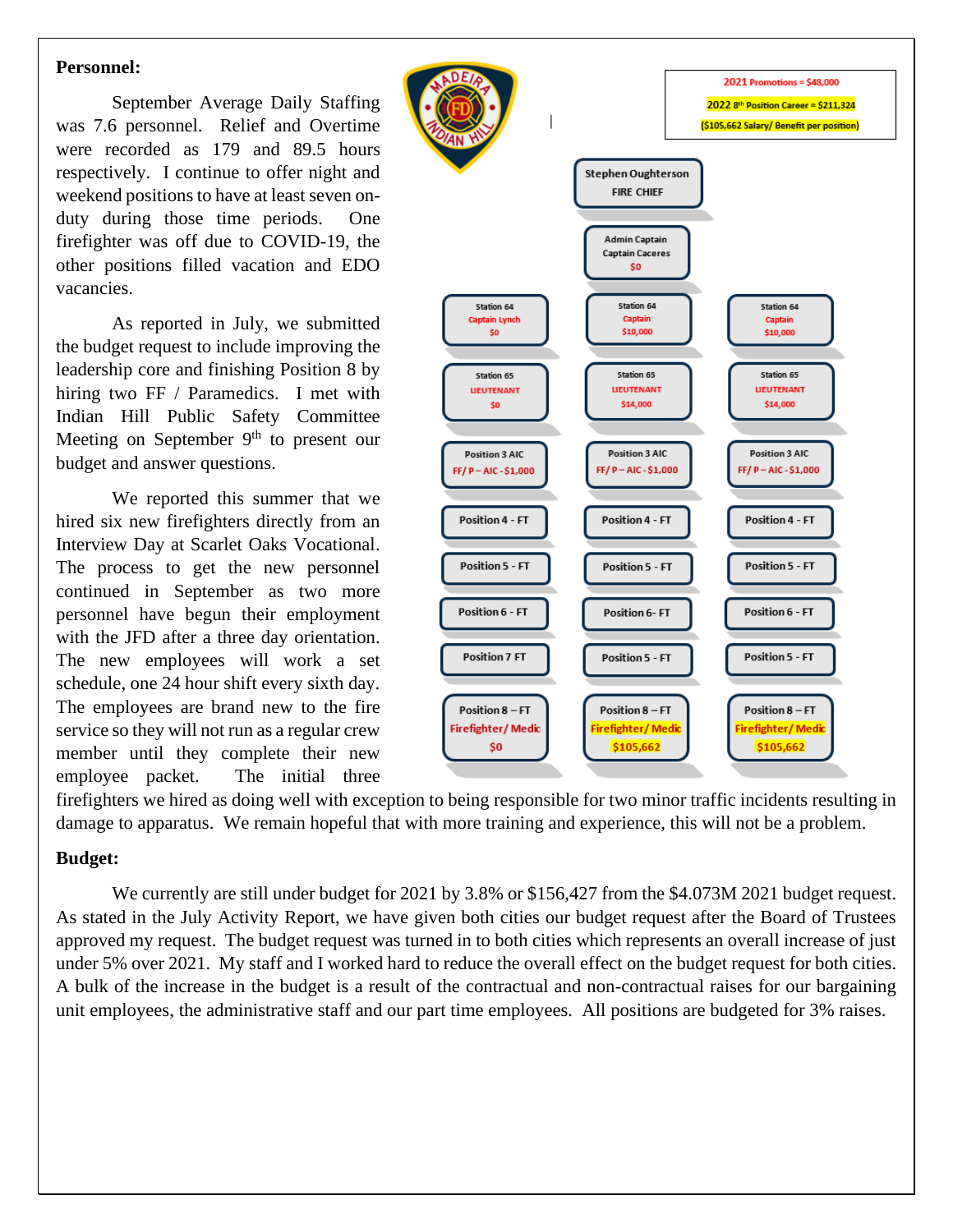**Projects:** We continue to work on several projects regarding apparatus and personnel deployment:

**Engine:** The Engine Committee continues to work on specifications for the 2022 Engine. We have reviewed drawings and components lists from each vendor. Several changes were made, but we are on-track to provide a recommendation to the MIHJFD Board of Trustees with a defined scope and budget for the November board meeting. The specification will feature a short wheelbase truck that maximizes space for hose and water. While that may seem like a basic spec, that is what the committee feels necessary to provide the best product for our unique fire district. Short wheelbase is necessary in both Madeira and Indian Hill and our focus for the engine is to put as much water as quickly as we can on to house fires. The drawing below is the second set of drawings from Pierce. Last month, the drawing pictured was from E-One.



**Engine Justification:** As a reminder, we are researching the engine to purchase prior to 2022 as scheduled for the following financial reasons

o Pre-payment will earn 3-5% interest on capital funds versus .001% interest being earned in Capital Account.

o COVID has significantly delayed production times, we need to secure our spot in the queue

o Beat the 4-6% 2022 price increases

- **Smoke Detector Blitz:** Captain Lynch is preparing for a fall program we are calling Smoke Detector Blitz. Captain Lynch has procured prevention pamphlets, batteries and smoke detectors for this program set to be launched in October during Fire Prevention Week. We plan on going door-to-door to make sure that our residents of select neighborhoods in Madeira have at least one smoke detector to alert them in case of a fire. Smoke Detectors are essential to decrease the chance of being injured or killed in a house fire. The program will target areas of Madeira where income level or other family priorities may prohibit someone from making sure they have a working smoke detector. We are fortunate to have a low incidence injuries and deaths from fires, and we work hard to keep that number low.
- **ESO:** We migrated more components of our new database system to include more facets of Inspections, Hydrants, Property Modules, Activities, Tasks, Community Events and Personnel Management. The first permit issued in the new database management was the Bonfire on the Ballfield. Scheduling is set to go live in November.
- **Department Events:** We continue to plan for upcoming department events scheduled to take place. As mentioned above, the Family Picnic was a success:
	- o **Retiree Lunch:** Friday, December 3rd at Station 64 Indian Hill
	- o **Breakfast with Santa:** Saturday, December 11<sup>th</sup> at Station 64 Indian Hill
	- o **Holiday Party:** Saturday, December 11<sup>th</sup> at Livingston Lodge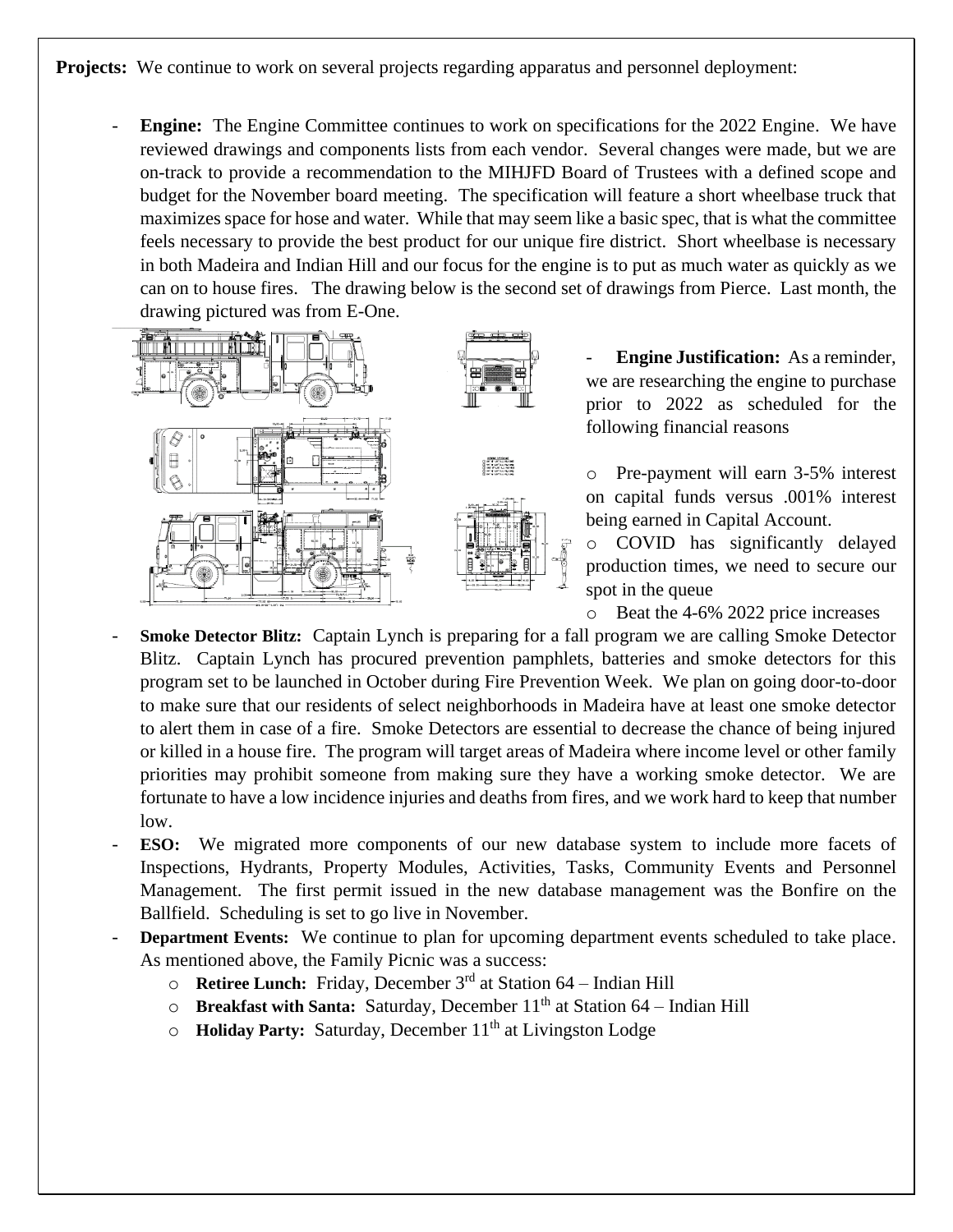#### **Fire Prevention:**

Г

School activities such as Homecoming Parades and Football games are in full swing. As they demolish the middle school, we have been fortunate to be a part of meetings to discuss prevention issues associated with the demolition and eventually, the construction process. With any major construction project, our goal is to stay apprised to changes and to keep fire prevention and safety a big part of their operations. Our meeting last week yielded a few issues that needed to be corrected immediately, so it reinforces our position to stay vigilant.

Due to the migration of data from Firehouse to ESO, we suspended fire inspections for a few more weeks to tweak data entry. However, with kids back in school, we completed six school inspections.

#### 30 Commercial Fire Inspections

- 0 Adoption Inspection
- 7 Tent Permit / Safety
- 1 Underground Storage Tank
- 7 Commercial Plan Reviews
- 2 Car Seat Inspection / Install
- 3 Block Parties
- 1 Safety Presentations (60 kids)
- 2 Station Tours
- 2 Fireworks Inspection
- 1 Knox Box Installation
- 1 CPR Class

| Count of Incident Type                             | <b>District</b> |                |                           |                |  |
|----------------------------------------------------|-----------------|----------------|---------------------------|----------------|--|
| Incident Type                                      | Indian<br>Hill  | Madeira        | Out Of<br><b>District</b> | Grand<br>Total |  |
| Alarm system activation, no fire - unintentional   |                 | 1              |                           | 1              |  |
| Alarm system sounded due to malfunction            |                 | 1              |                           | 1              |  |
| Arcing, shorted electrical equipment               | 1               |                |                           | 1              |  |
| <b>Building fire</b>                               |                 |                | $\overline{2}$            | 2              |  |
| Carbon monoxide detector activation, no CO         |                 | 1              |                           | 1              |  |
| Carbon monoxide incident                           | $\overline{2}$  |                |                           | 2              |  |
| CO detector activation due to malfunction          | 1               |                |                           | 1              |  |
| Detector activation, no fire - unintentional       | 1               |                |                           | 1              |  |
| Dispatched & canceled en route                     | 6               | 4              | 7                         | 17             |  |
| Dumpster or other outside trash receptacle fire    | 1               |                |                           | 1              |  |
| Excessive heat, scorch burns with no ignition      | 1               | 1              |                           | 2              |  |
| Extrication, rescue, other                         |                 | 1              |                           | 1              |  |
| False alarm or false call, other                   | 1               | 1              |                           | 2              |  |
| Gas leak (natural gas or LPG)                      |                 | 1              |                           | 1              |  |
| Motor vehicle accident with no injuries.           |                 | 1              |                           | 1              |  |
| Removal of victim(s) from stalled elevator         |                 | 1              |                           | 1              |  |
| Rescue, EMS incident, other                        |                 | $\overline{2}$ |                           | 2              |  |
| Service Call, other                                | 1               |                |                           | 1              |  |
| Smoke detector activation due to malfunction       | 1               |                |                           | 1              |  |
| Smoke detector activation, no fire - unintentional | 1               | 1              |                           | 2              |  |
| <b>Grand Total</b>                                 | 17              | 16             | 9                         | 42             |  |

### **SEPTEMBER FIRE INCIDENT DATA**